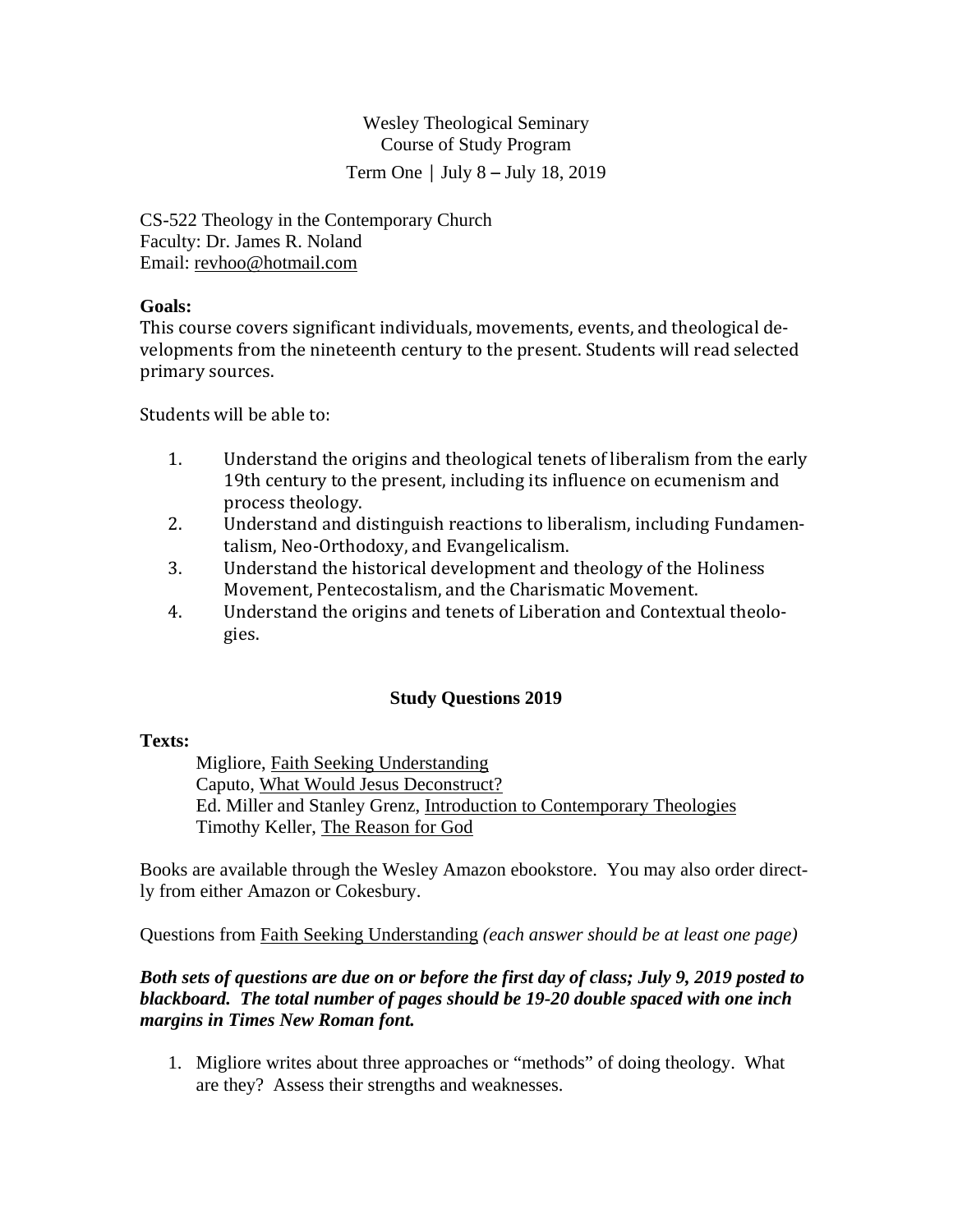- 2. According to Migliore, what is the source of the doctrine of the Trinity? What is the difference between the "economic" and the "immanent" Trinity? Define subordination, modalism, and tritheism. Define the psychological and social analogies of the Trinity.
- 3. How does the doctrine of the Trinity inform our understanding of creation? How should we understand the relationship between science and theology?
- 4. What is the theodicy question? How does the gospel narrative address it?
- 5. How does the concept of "relationship" help to clarify and deepen our understanding of (1) the image of God, and (2) the fallen, sinful nature of humanity?
- 6. How does the doctrine of the Trinity shed light on the personhood of Jesus Christ? How would you explain the phrase "Jesus died for us?"
- 7. Chapter nine outlines several contextual theologies. What do these diverse voices have in common? How should the "local" and the "global" be balanced in your view?
- 8. Name and assess the strengths and weaknesses of the models of the church that Migliore names in chapter eleven.
- 9. What is Barth's critique of infant baptism? Assess the argument for and against this practice. In United Methodist theology is Holy Communion an ordinance, a sacrament, or both?
- 10. In seeking to understand religious pluralism, how might the distinction between revelation and salvation be important? Be sure to define these terms.

#### From Contemporary Theologies

1. Using chapters one and four, create a dialogue between Barth and Tillich that brings out the differences in their theologies. *(an adequate answer will be two pages)* 

2. Using chapters ten and eleven, define and assess Liberation Theology and The Theology of Women's Experience. What do they haven common? *(again an adequate answer will be two pages)*

3. From chapter five: What does Bonhoeffer mean by the terms "God of the gaps," and "religionless Christianity"? How might these terms relate to fundamentalism? Be sure to define this term as well. *(two pages)* 

#### From Contemporary Theologies (CT and The Reason for God (RG

4. Using chapters 2 and 11 (CT) and chapter 10 (RG) explain your understanding of sin. Be sure to include your view of original sin. *(an adequate answer will be two pages)*

 5. Using chapter one (RG) and chapter 12 ((CT) define religious pluralism. what are the strengths and weaknesses of this view? *(an adequate answer will be at least one page)*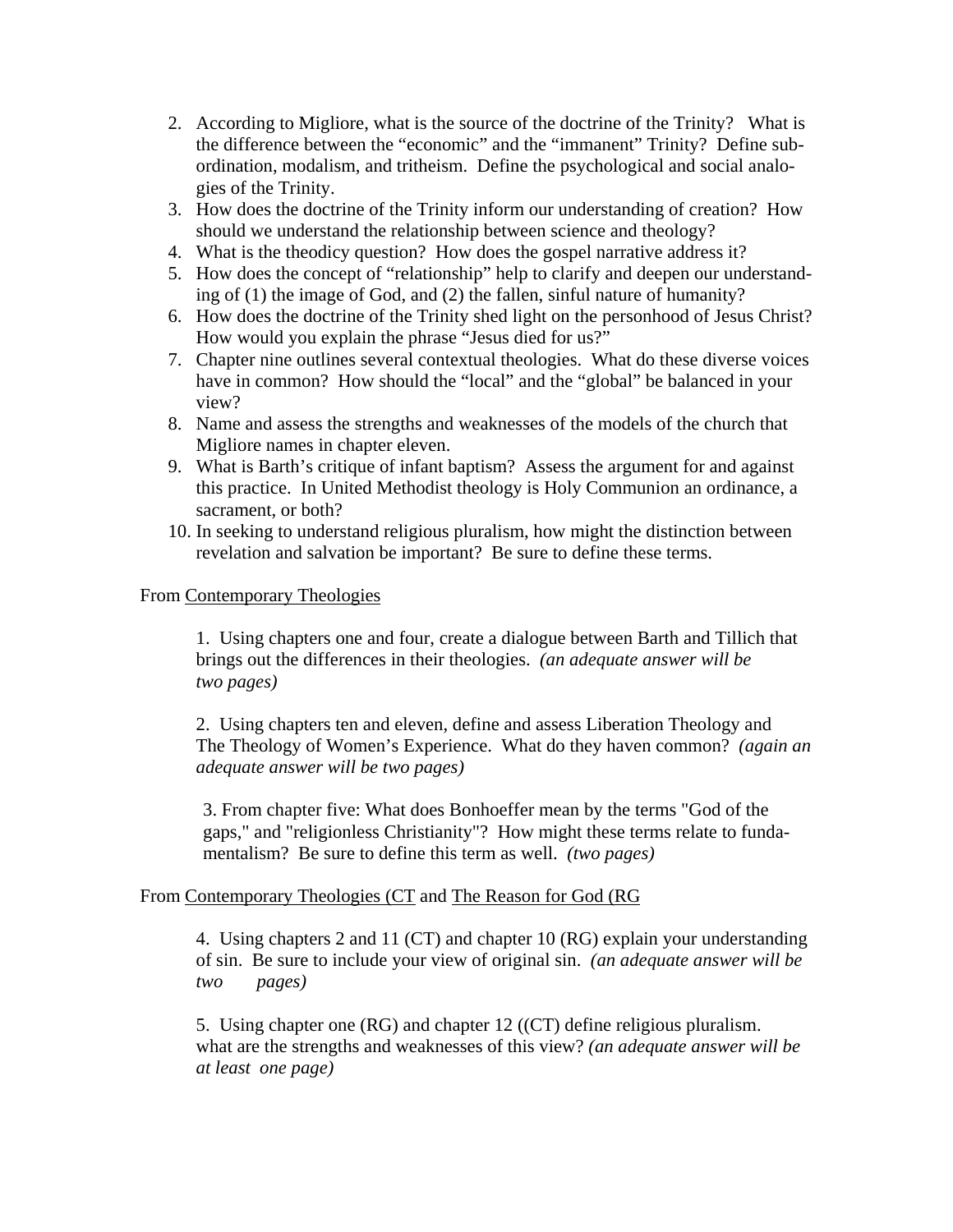# From What Would Jesus Deconstruct? *EXTRA CREDIT (an adequate answer will be at least two pages)*

How does Caputo define "deconstruction"? What does he mean by being "lost"? Caputo deflects criticism that his position entails relativism and that it is nihilistic. Define these terms. Is he successful? Explain.

# **Grading:**

The instructor assumes that everyone in the class is capable of the work required to receive a "B" grade for each assignment. The following interpretations of the meaning of each grade have been developed to help class members review their work to identify strengths and problems.

A "B" means that the basic elements of the assignment have been faithfully included, the argument is internally coherent, and clearly articulated.

A "B+" means the assignment is also well crafted.

An "A-" means that the assignment is not only well crafted, but it also probes the issues with considerable insight.

An "A" means the assignment is well crafted, reveals considerable insight, and moves beyond the range of the student's prior knowledge to begin to construct new perspectives and meanings for the subject. In other words, it shows the student's imagination at work; it has a creative edge.

A "C+" means that the assignment lacks clarity or focus, tends to reveal more the writer's opinions than the results of the writer's analysis, and lacks reflective insight into the issues being discussed.

A "C" means that the assignment does not move beyond the reporting of information from readings and/or class discussions to engaging them with issues being discussed; it may indicate inappropriate or misuse of data and readings.

A "C-" means that despite some moments of focused discussion and insight, major gaps exist in the development of the argument or discussion.